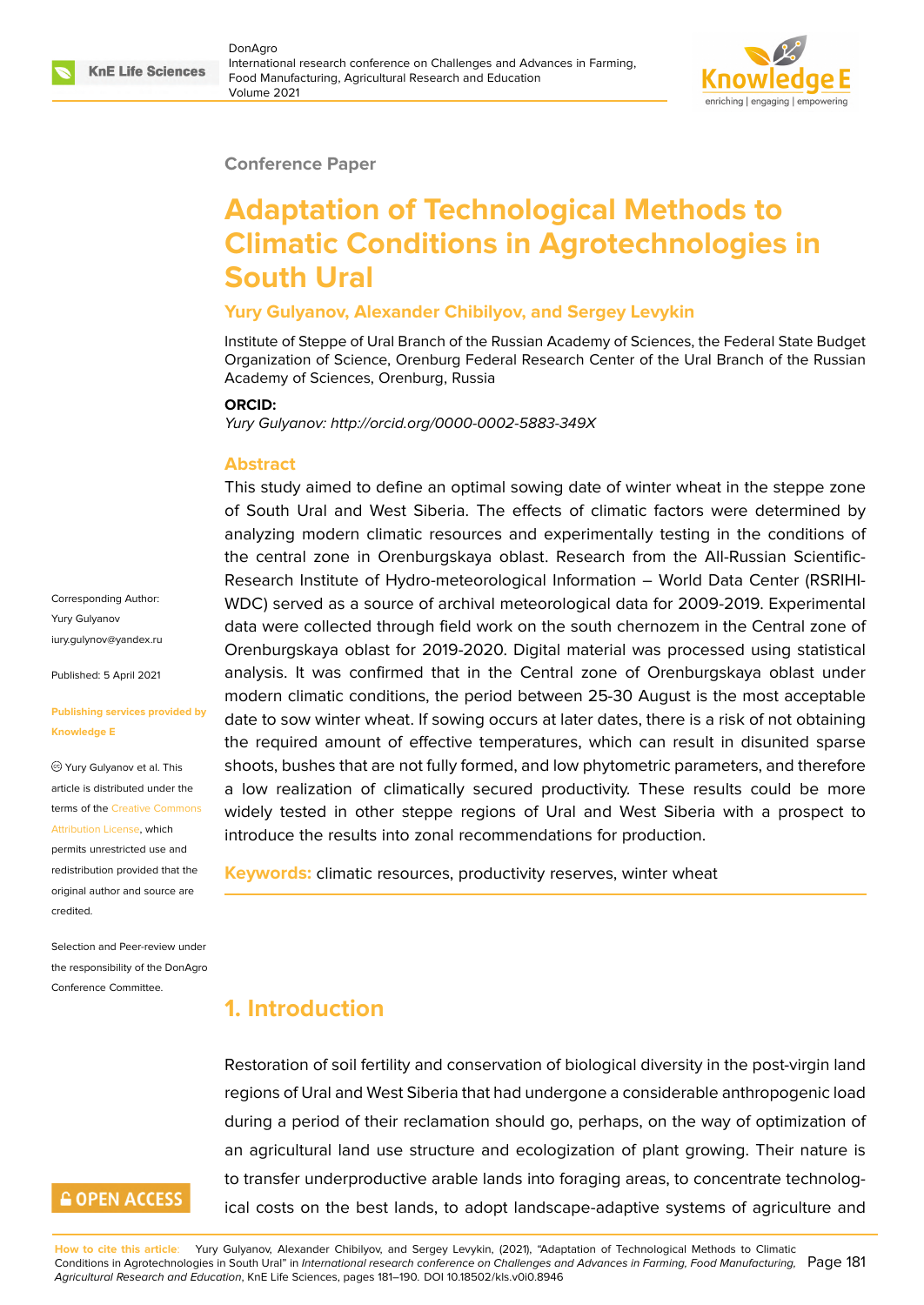nature-similar resource-saving technologies directed to form high balanced and stable agrolandscapes [\[1\]](#page-8-0). Under this approach it is less feasible to guarantee a food secure for population without adaptation of technological approaches in zonal agro-technologies to modern climatic resources in order to increase efficiency of their use on soils suitable for tillage.

The principal supplier of food grain in the studied regions of RF is traditionally considered spring wheat. Under the modern tendency of warming and aridity's growing its productivity and gross grain harvest considerably vary. An increase of a winter wheat portion which has higher potential of productivity in comparison with spring wheat, in the technological context providing a rational calendar use of agricultural machinery as well as more accurate maintenance of technological discipline, offers a considerable reserve to increase gross grain harvest [2-6]. Predominance of winter wheat in the structure of crops in such universally recognized steppe granaries of the European part of Russia as Krasnodarsky and Stavropolsky Krays, Rostovskaya, Volgogradskaya and Saratovskaya oblasts, confirms this fact [[7](#page-9-0), [8\]](#page-9-1). In the steppe agrarian areas of South Ural and West Siberia which are weighty suppliers of high-quality grain to Russian and foreign market, a rise of grain production of winter wheat is restricted by low adaptivity of practiced technologies to dynamic climatic factors. Their total limiting influence is accompanied by a considerable dynamics of sowing areas and grain productivity, especially for last decades characterized by considerable climatic and anthropogenic transformations.

The current situation is a cause of concern between grain producers and the scientific society who undertake special efforts to adapt technological methods to modern climatic conditions and stabilize grain production in this region. Thus, in accordance with stable climate warming which has been noticed for last decades, scientist-agrarians and farmers have a firm belief to move sowing dates of winter crops to later time. Higher defeat of early seeding by diseases and pests [[9](#page-9-2)], a risk of plant overgrowing due to fast gain of the demanded sum of effective temperature because of an increase of its average daily values and following higher death during the winter are the principal arguments to confirm this offer. Also, increasing aridity in August that prevents to form unite and dense shoots, first of all under traditional water-wasteful approaches of cultivation in crop rotation, is a reason to move a sowing date for winter crops to the beginning of autumn.

It should be mentioned that a choice of an optimal sowing date and degree of autumn vegetation of winter wheat in farms within the steppe zone of RF is very significant. As it well known, a special significance of the autumn period is connected with a fact that it is laid a basis to form a future structure of an agrocenosis and its total productivity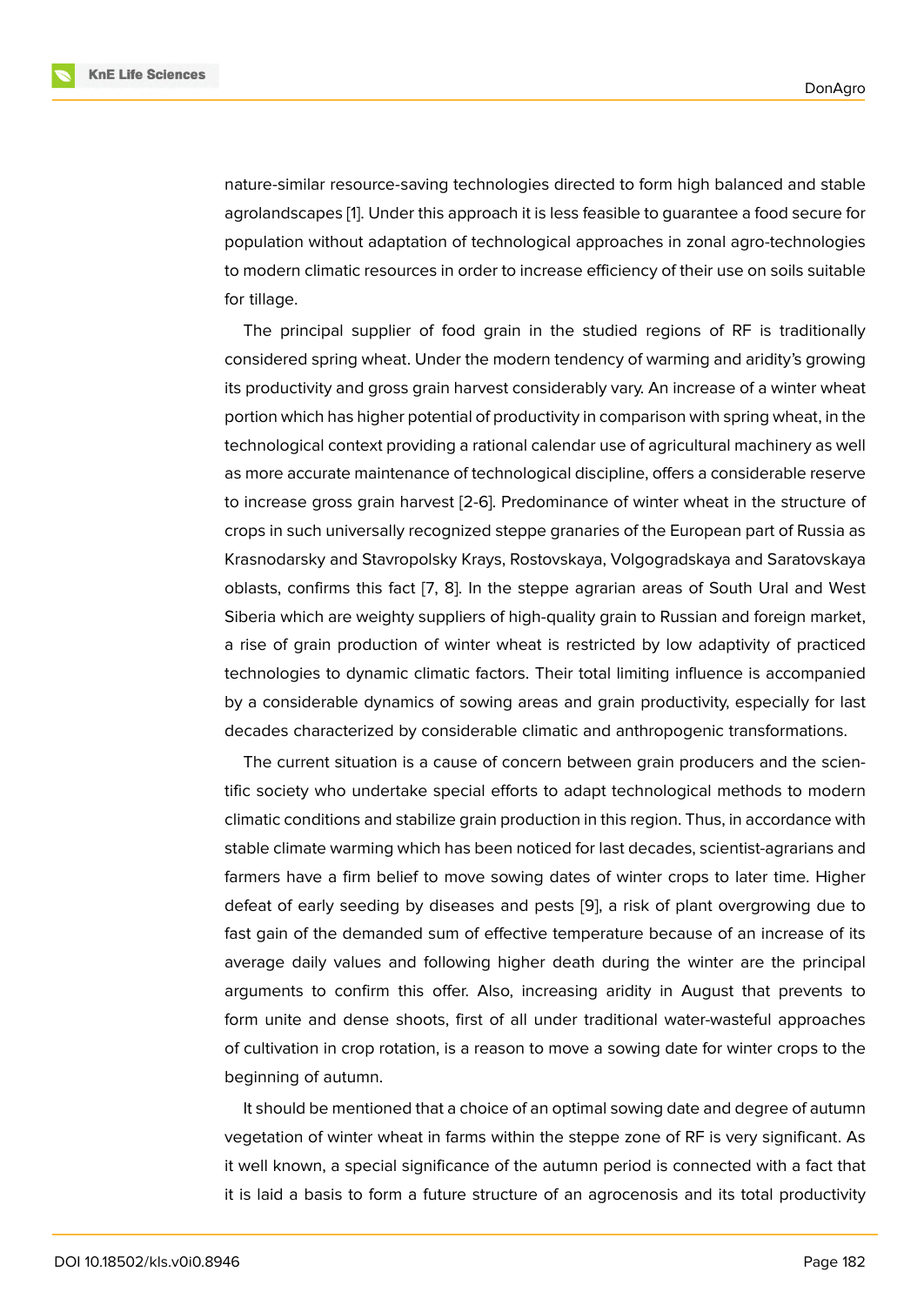

Thus, in the steppe zone of South Ural and placeWest Siberia under a visible dynamics of climatic factors effecting on terms of autumn vegetation of winter crops a fixing of optimal sowing dates for winter wheat has a high topicality. Their selection and scientific explanation would promote to stabilize harvests and croppage in modern climatic conditions.

The aim of the study is to analyze and estimate modern climatic resources as well as to explain and test experimentally optimal sowing dates for winter wheat on the example of the Central zone of Orenburgskaya oblast in order to level the limiting effect of climatic factors and form stable and high productive agrocenoses.

To achieve the goal the following tasks were formulated:

- to study modern resources of effective air temperatures (more 5°C) in the Central zone of Orenburgskaya oblast for the more possible period of the autumn vegetation of winter wheat;

- to define optimal rated sowing dates for winter wheat under modern climatic conditions;

- to estimate a state of agrocenoses with winter wheat sown in different dates for various vegetation periods and their phytometric parameters taking into account Normalized Difference Vegetation Index (NDVI);

- to analyze given results and denote the most acceptable sowing time to test it in production conditions.

#### **2. Methods and Equipment**

Special information for climatic researches of All-Russian Scientific Research Institute Hydro-meteorological Information –World Data Center (RSRHI-WDC) served as a source of archival meteorological data on the air temperature regime for 2009-2019 [\[13](#page-9-6)]. Experimental data was received in the course of field work on the south chernozem in the Central zone of Orenburgskaya oblast for 2019-2020. Soil of the experimental plot is characterized by humus content 4.5 mg and 27 mg at 100 g of soil, respectively. Two varieties of soft winter wheat Kolos Orenburzhiya (The Ear of Orenburgskaya oblast) by Orenburg SAU's selection from the list of agricultural crops included in the RF State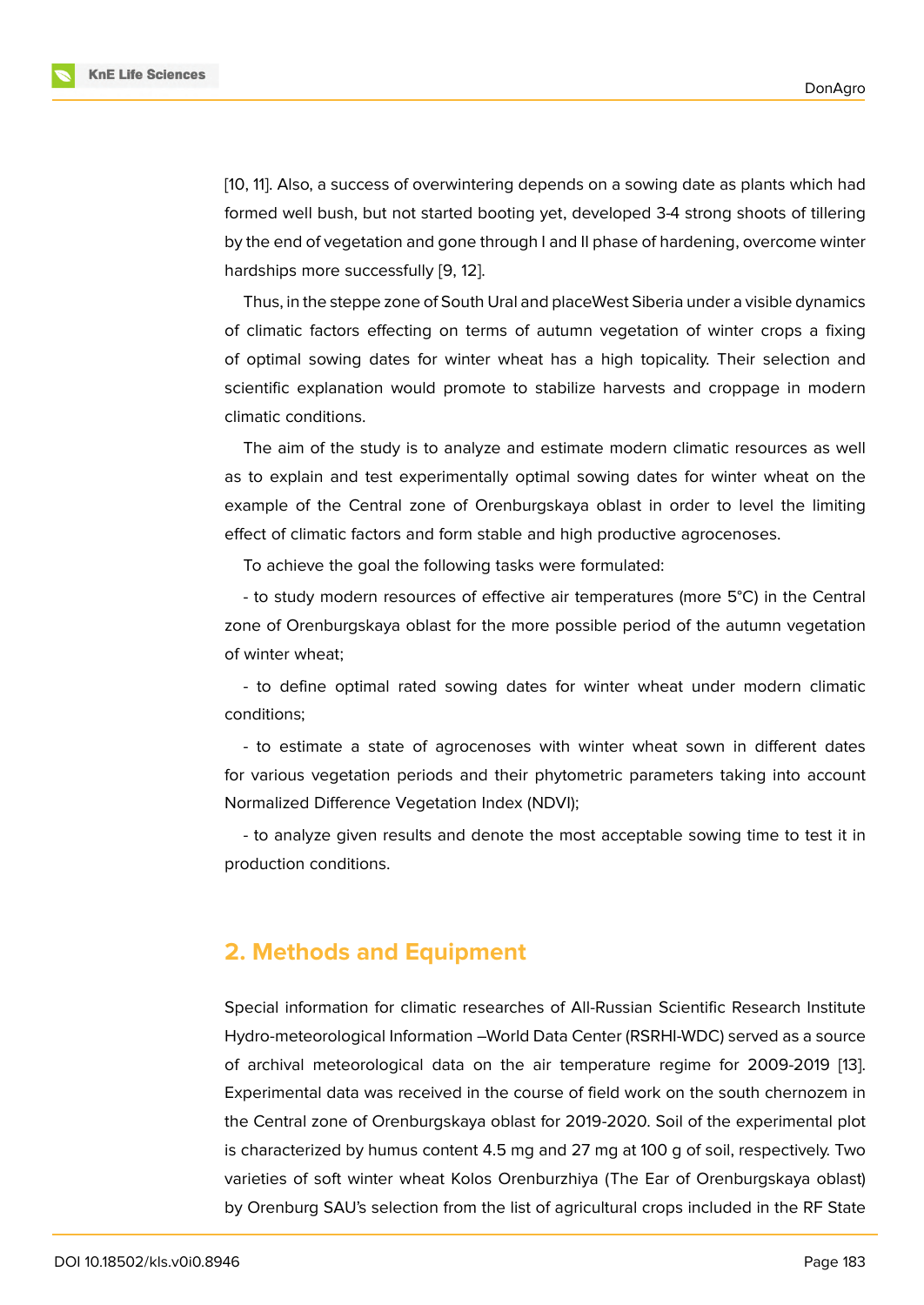

Registry and admitted to use in Orenburgskaya oblast in 2013 and a new variety Rifey tested in 2019 were examined. Autumn tillage of fallow field was made by "Smaragd" cultivator at the depth of 10-12 cm. Four layer-by-layer surface cultivations by the KPS-4 engine were carried out during the summer to clear the fallow from weeds, the last cultivation was made at the depth of covering of seeds. A sowing with a norm of 4.5 million germinable seeds at 1 ha was conducted using the AUP-18.05 machine by means of broadcast seeding in two dates - 26 August and 13 September.

To monitor phytometric parameters of experimental plots with winter wheat was defined Normalized Difference Vegetation Index (NDVI) by portable device (manual sensor) Green Seeker Handheld Crop Sensor, Model HCS -100 (Trimble, USA).

Generally accepted methods of the statistical analysis were used to process digital material.

#### **3. Results and Discussion**

It is generally known that the minimal temperature of air for winter crops assimilation is 4-5°C when physiological processes in plants are still active and their growth and development is lasting. In the late-autumn period since transition air temperature of +5°C to transition temperature  $0^0$ C, poor vegetation might be noticed only in day hours characterized by a short-term increase of warm. There, visible changes in a degree of plant vegetation are not seen [[14\]](#page-9-7).

In the period of active adoption of intensive technologies (1985-1990) into RF agrarian production which were directed to realize in the maximum a potential ability of adaptive varieties, the optimal sowing date for winter crops in the Central zone of Orenburgskaya oblast was considered the second decade of August (11-20 August). Agricultural practice of that time confirmed optimality of the mentioned period to form high-productive agrocenoses.

Our study conducted for the following period (1993-1998), under the already formed tendency of climate warming in the Central zone of Orenburgskaya oblast, promotes to ascertain that winter wheat should be sown between 23-28 August to form 3-4 strong sprouts of tillering. In this case autumn vegetation lasts 50-55 days, and the sum of average daily temperature from shoots to stable transition of +5°C reaches 471-574°C [[5](#page-9-8)].

The best sowing date, according to our data, coincides with fixing of average daily air temperature at the level 17-15°C. The earlier sowing leads to plant overgrowing, their transit to spring stages of organogenesis that is fraught with unfavorable overwintering.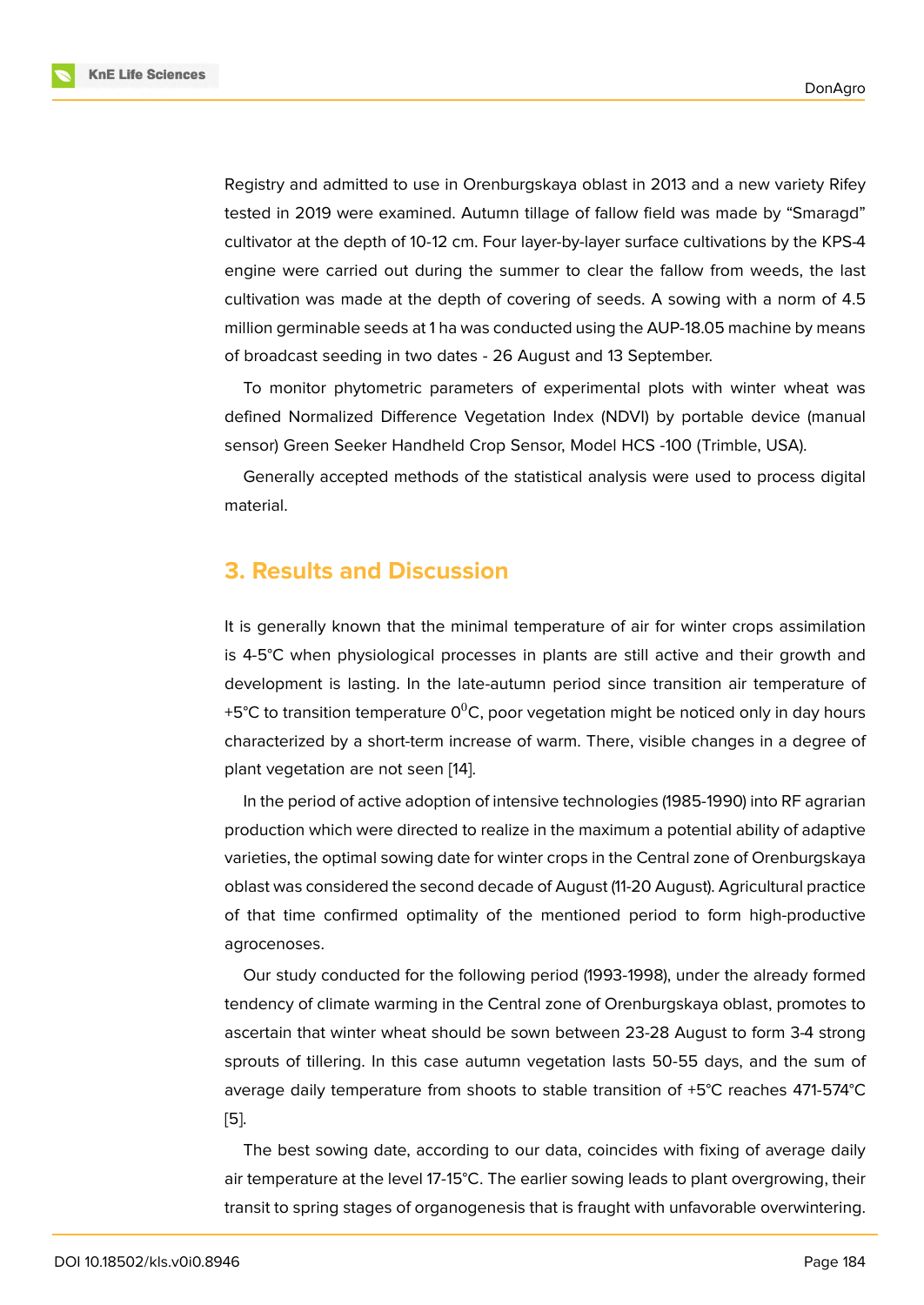Later shoots do not have time enough to form bush, have low productive bushiness and less assimilation surface, lag behind and are not able to realize climatically secured productivity [[15\]](#page-9-9).

The similar results were obtained by other scientists, for example Zelenev A.V. and his colleagues (2016) noted that winter wheat sown too late sprouted longer, did not have time to form bush, develop good root system and above-ground mass. It often leads to considerable shortage of harvest [\[8\]](#page-9-1).

The study of modern resources of effective temperatures (more 5°C) in the Central zone of Orenburgskaya oblast conducted by us (2009-2019) for the most possible period of autumn vegetation of winter wheat (15.08-25.10) did not reveal positive dynamics of its sum, and represented even some tendency to decrease (Figure [1](#page-4-0)).



<span id="page-4-0"></span>**Figure** 1: The dynamics of the sum of effective air temperatures **(**more 5°C) in the Central zone of Orenburgskaya oblast for the most possible period of autumn vegetation of winter wheat, 2009-2018

The most stable sum of effective temperatures with the coefficient of variation 9.4% was noticed in September. In August a degree of data dispersion was moderate and characterized by the coefficient of correlation 12.4%. The most changeable thermal resources were in October when the sum of average daily temperature more + 5°C varied from 102°C in 2015 to 207°C in 2019 (Table 1).

According to results of modern resources of the effective temperatures, we revealed dates of transition average daily temperature of +5°C and calculated optimal dates of seedling emergence which, were, in average, between 31 August and 5 September for 10 years. Under more considerable variation of a date of transition average daily temperature of +5°C between 8 October in 2015 and 29 October in 2019 (22 days), rated optimal dates of seedling emergence were more stable. Their variation was only 9 days – since 28.08 -3.09 in 2015, 2016 and 2019 to 5.09-10.09 in 2009 and 2018.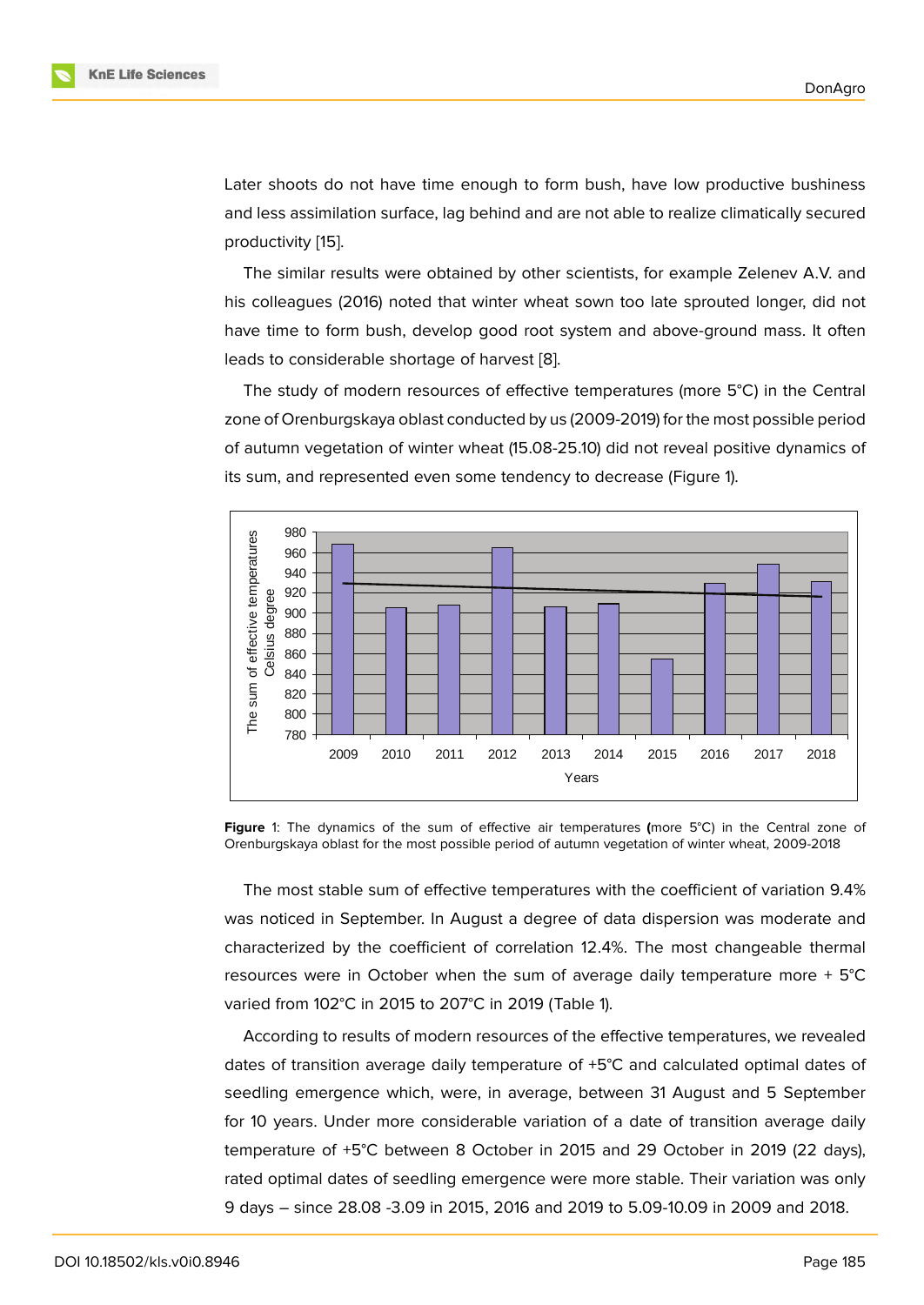

| Years                                 | The sum of effective temperatures (more 5°C)<br>for the period, °C |         |             | A date of<br>transition<br>average daily<br>temperature<br>of $+5^{\circ}$ C | The rated<br>period of<br>seedling<br>emergence | The optimal<br>rated period<br>of sowing |
|---------------------------------------|--------------------------------------------------------------------|---------|-------------|------------------------------------------------------------------------------|-------------------------------------------------|------------------------------------------|
|                                       | 15-31.08                                                           | 1-30.09 | $1 - 25.10$ |                                                                              |                                                 |                                          |
| 2009                                  | 322                                                                | 460     | 186         | 21.10                                                                        | $5.09 - 10.09$                                  | $30.08 - 4.09$                           |
| 2010                                  | 357                                                                | 437     | 111         | 13.10                                                                        | $29.08 - 3.09$                                  | $23.08 - 28.08$                          |
| 2011                                  | 297                                                                | 433     | 178         | 16.10                                                                        | $1.09 - 6.09$                                   | $26.08 - 31.08$                          |
| 2012                                  | 362                                                                | 403     | 200         | 22.10                                                                        | $3.09 - 9.09$                                   | $28.08 - 2.09$                           |
| 2013                                  | 338                                                                | 422     | 146         | 20.10                                                                        | $31.08 - 5.09$                                  | $25.08 - 30.08$                          |
| 2014                                  | 405                                                                | 383     | 121         | 18.10                                                                        | $29.08 - 3.09$                                  | $23.08 - 28.08$                          |
| 2015                                  | 277                                                                | 456     | 102         | 8.10                                                                         | $28.09 - 3.09$                                  | $23.08 - 28.08$                          |
| 2016                                  | 404                                                                | 400     | 126         | 9.10                                                                         | $28.08 - 2.09$                                  | $22.08 - 27.08$                          |
| 2017                                  | 385                                                                | 429     | 135         | 19.10                                                                        | $31.08 - 5.09$                                  | $25.08 - 30.08$                          |
| 2018                                  | 310                                                                | 434     | 188         | 26.10                                                                        | $5.09 - 10.09$                                  | $30.08 - 4.09$                           |
| 2019                                  | 327                                                                | 321     | 207         | 29.10                                                                        | $28.05 - 2.09$                                  | $22.08 - 27.08$                          |
| Average                               | 343                                                                | 419     | 154         | 20.10                                                                        | $31.08 - 5.09$                                  | $25.08 - 30.08$                          |
| Coefficient<br><b>of</b><br>variation | 12.4                                                               | 9.4     | 24.7        |                                                                              |                                                 |                                          |

TABLE 1: Optimal rated sowing dates for winter wheat in modern climatic conditions in the Central zone of Orenburgskaya oblast

Taking into account the average duration of seedling emergence (by 6-7 days after the sowing), in modern climatic conditions in the Central zone of Orenburgskaya oblast optimal rated sowing dates for winter wheat fall at 25-30 August. The results of field research has been conducted in 2019-2020 confirmed the mentioned sowing dates; the field experiment showed that due to a shortage of effective warm the later sowing would lead to form poor developed sparse shoots even under the sufficient amount of precipitation (Figure [2](#page-5-0)).

<span id="page-5-0"></span>

**Figure** 2: A state of agrocenoses with winter wheat before the end of autumn vegetation under various sowing dates: 26 August (a), 13 September (b).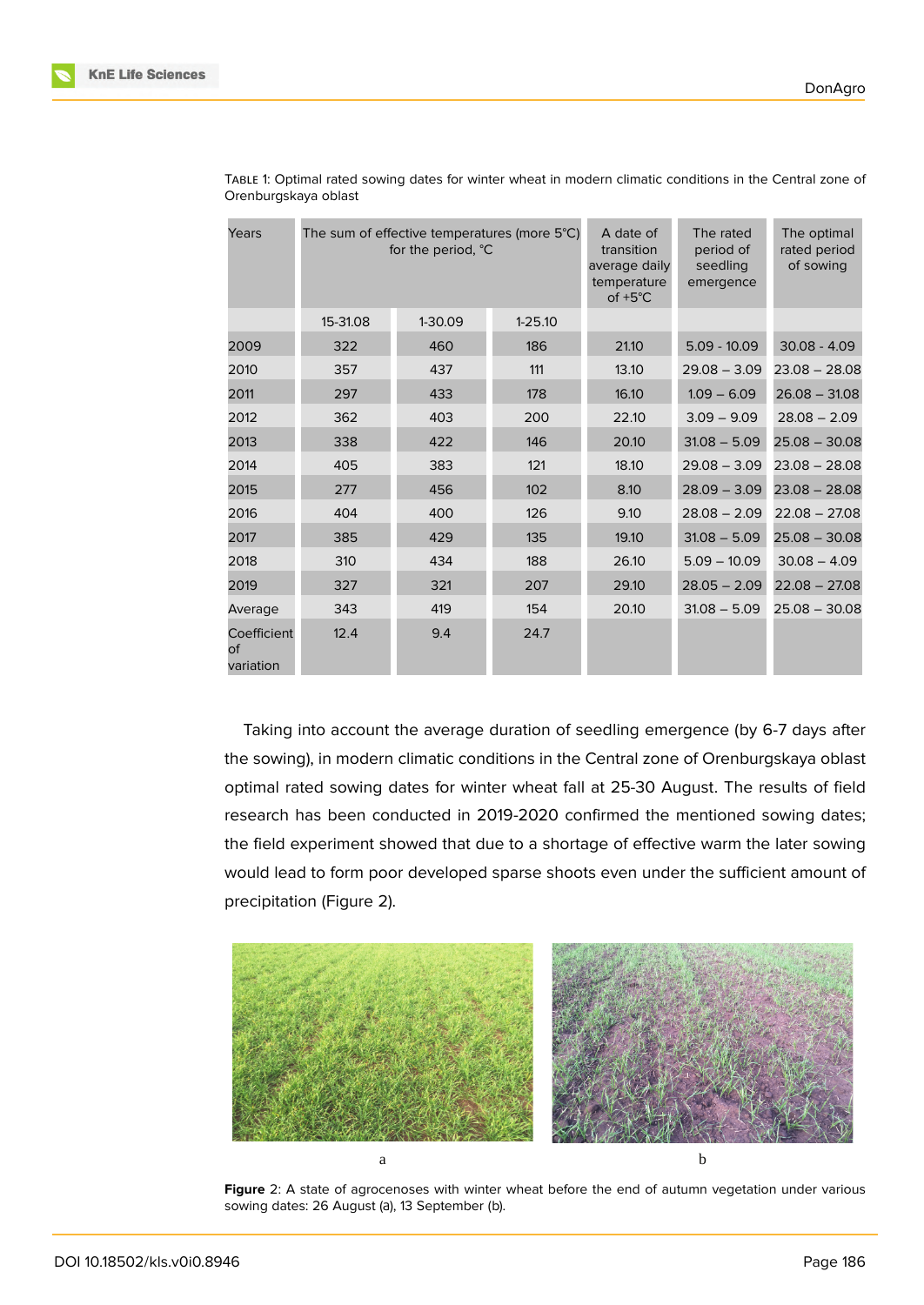

When the sowing date was 13 September and seedling emerged 19-20 September, even under long period of autumn vegetation (to 29.10), the sum of effective temperatures was equal only 282°C that was lower than optimal values at 189°C (40.1%)-292°C (50.8%). There was not a shortage of precipitation in presowing and after sowing periods. Thus, 37 mm precipitation was recorded for August and the first half of September, and 35 mm precipitation fell in the rest September.

On our opinion, the reason of poor autumn development of plants was a shortage of warm due to frequent and long periods of average daily temperatures reduction in the period after the sowing. The most considerable reduction of the temperature was noticed since 18 September to 1 October when in separate days average daily temperature of air decreased lower +5°C, and 24 September it was only +3.6°C (Figure [3](#page-6-0)).



<span id="page-6-0"></span>**Figure** 3: The dynamics of average daily temperatures of air in the autumn, 2019

In spring months after renewal of active vegetation started 23 March, the increased temperature of air promoted to pass quickly through stages of organogenesis and did not promote additional tillering (Figure [4](#page-7-0)).

As it well known, productivity of crops in a considerable degree is defined by the photosynthetic activity of shoots, and it is in a tight relation with their phytometric parameters – a square of the assimilation surface and photosynthetic potential [[15](#page-9-9)], in turn, correlating with Normalized Difference Vegetation index (NDVI).

Results of our assessments concerning a state of agrocenoses with winter wheat for different sowing dates and periods of vegetation as well as control of their phytometric parameters according to Vegetation Index (NDVI) revealed its considerable variation between compared sowing dates in 2019 (Table 2).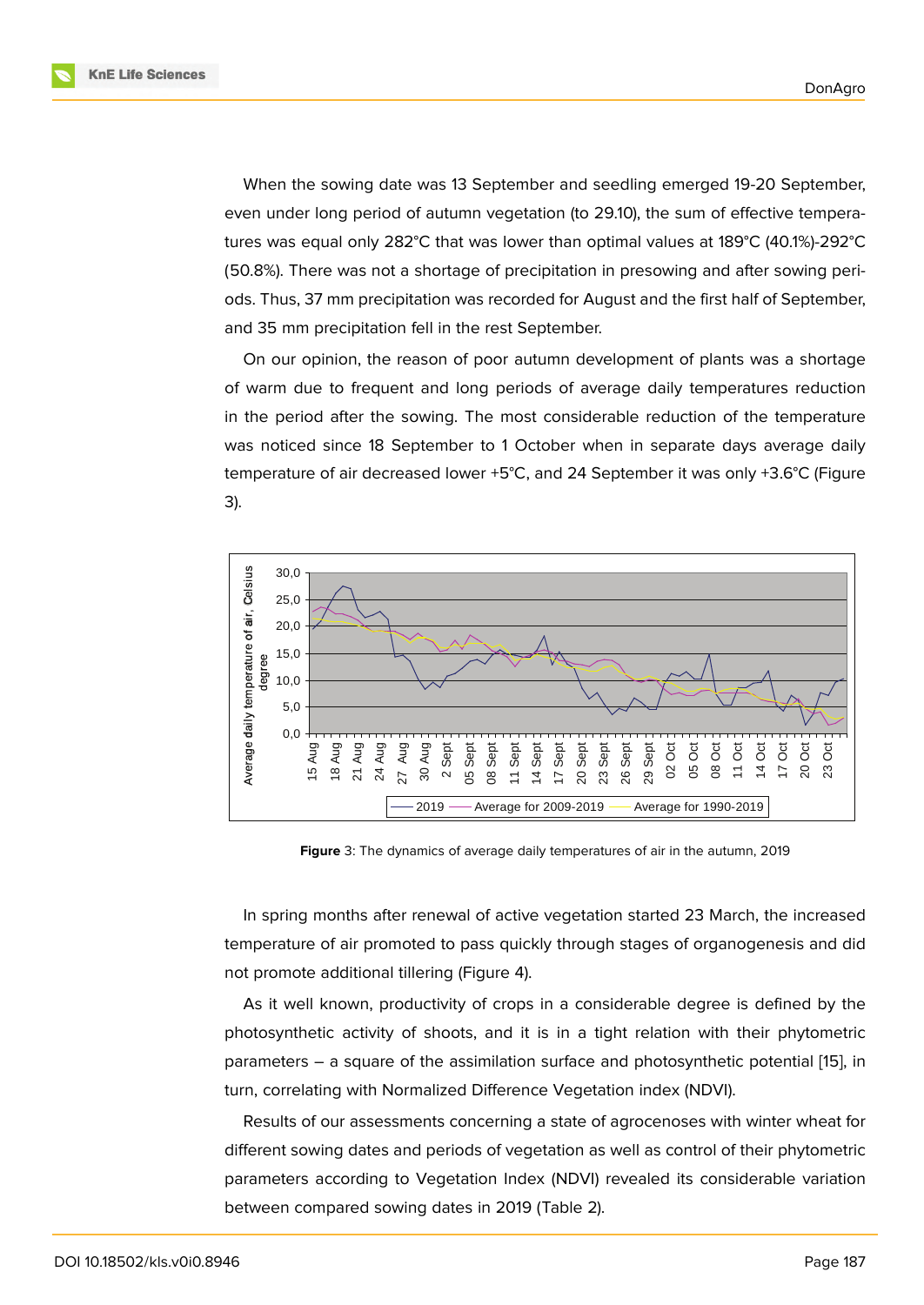

<span id="page-7-0"></span>**Figure** 4: The dynamics of average daily temperatures of air for the early-spring period, 2020.

| Sowing date  | Vegetation index (NDVI) according to stages of winter wheat vegetation |                            |                        |               |           |  |  |
|--------------|------------------------------------------------------------------------|----------------------------|------------------------|---------------|-----------|--|--|
|              | Autumn tilling Spring tilling<br>(the end of<br>vegetation)            | (renewal of<br>vegetation) | Leaf-tube<br>formation | Ear formation | Flowering |  |  |
| 26 August    | 0.70                                                                   | 0.77                       | 0.80                   | 0.77          | 0.72      |  |  |
| 13 September | 0.37                                                                   | 0.49                       | 0.59                   | 0.62          | 0.57      |  |  |

TABLE 2: Phytometric parameters of agrocenoses of winter wheat with different sowing dates

In agrocenoses with optimal sowing dates (26 August) Normalized Difference Vegetation index (NDVI) was close to indicators of high-productive crops and exceeded the similar indicator of later shoots (13 September) during the whole vegetation. It shows high productivity of phytomass expressed in the optimal density of plant stand and its best leaf formation.

In the whole, results of the analysis of modern meteorological data (2009-2019) conducted by us promote to conclude that under the total tendency of climate warming in the Central zone of Orenburg Pre-Ural region, there is not noticed a considerable increase of the sum of effective temperatures for the autumn vegetation of winter wheat. There is a tendency of the gradual rise of average daily temperatures in August that under its high absolute values substantiates a necessity to move a sowing date to later time. Results of field experiment confirmed validity of expressed arguments that might be considered as a base to test them more thoroughly in other steppe regions of Ural and placeWest Siberia and adapt to zonal recommendations for production.

Revealed tendencies have a special significance for ecologically oriented optimization of the steppe land use structure assuming to withdraw degraded lands from cultivation, to allocate the most valuable, in the landscape aspect, countries and areas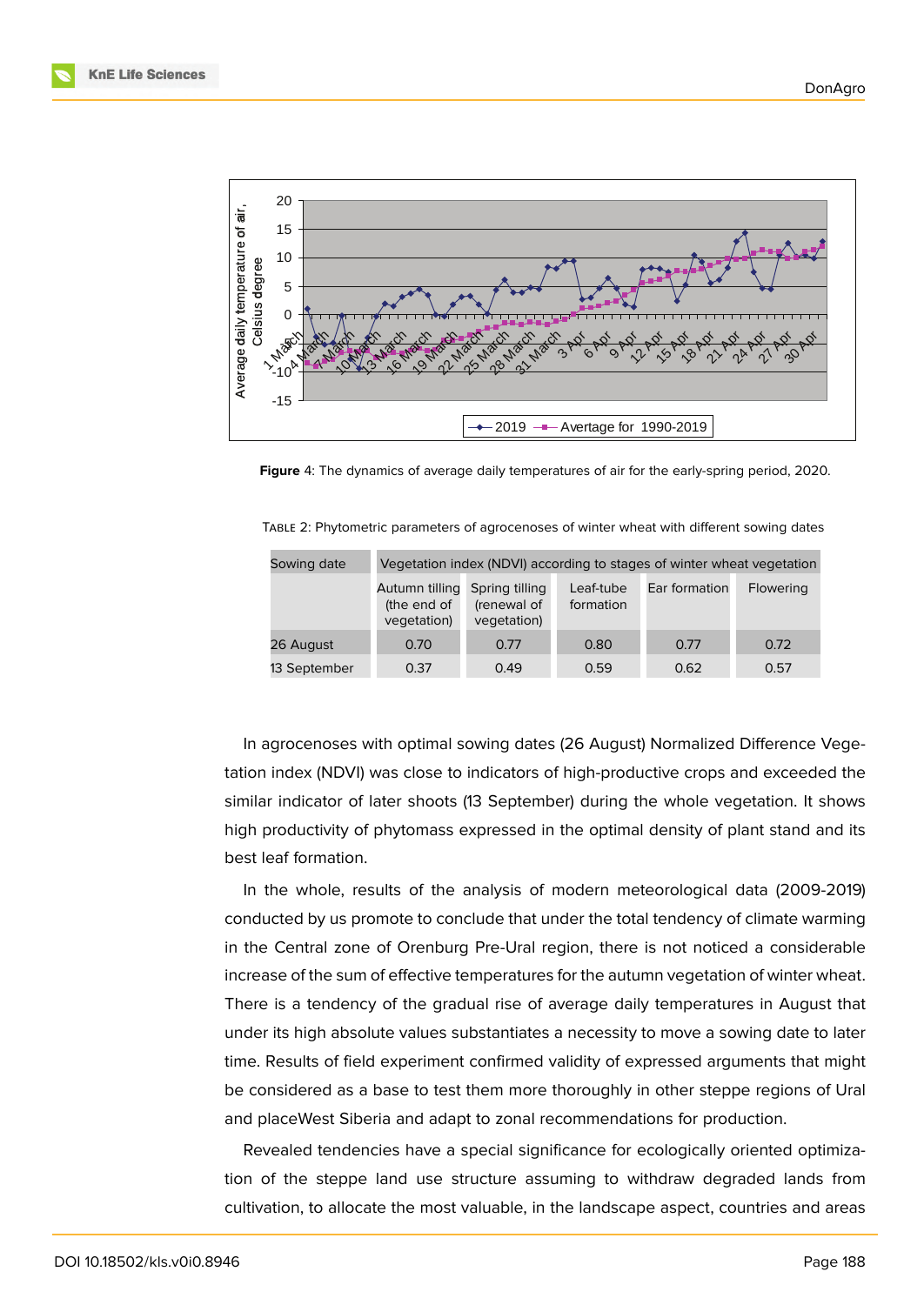

and to intensify agriculture on soils suitable for cultivation using innovative digital technologies [[1](#page-8-0)].

## **4. Conclusion**

In modern climatic conditions in the Central zone of Orenburgskaya oblast the most optimal sowing date for winter wheat is a period between 25-30August. A sowing in the mentioned dates under the tendency of a temperature increase in August promotes to avoid to overgrowing and high death of plants during winter time. If one is interested in later sowing date, a risk will increase not to get full amount of effective temperatures, to obtain disunited sparse shoots, plants which formed not enough bushes and are characterized by low phytometric parameters, and, as a result, low realization of climatically secured productivity.

# **Funding**

The study was conducted by the support of the grant of the Russian Scienсе Fоundation (project № 20-17-00069).

## **Acknowledgement**

The authors would like to thank their colleague for their contribution and support to the research. They are also thankful to all the reviewers who gave their valuable inputs to the manuscript and helped in completing the paper.

## **Conflict of Interest**

The authors have no conflict of interest to declare.

#### **References**

- <span id="page-8-0"></span>[1] Gulyanov, Y. A. and Chibilev, A. A. (2019). Ecologization of Steppe Agrotechnologies in the Conditions of Natural and Anthropogenic Environmental Changes. *Theoretical and Applied Ecology*, vol. 3, pp. 5-11.
- [2] Serrano, L., *et al*. (2000). Remote Sensing of Biomass and Yield of Winter Wheat under Different Nitrogen Supplies. *Crop Science*, vol. 40, issue 3, pp. 723-731.